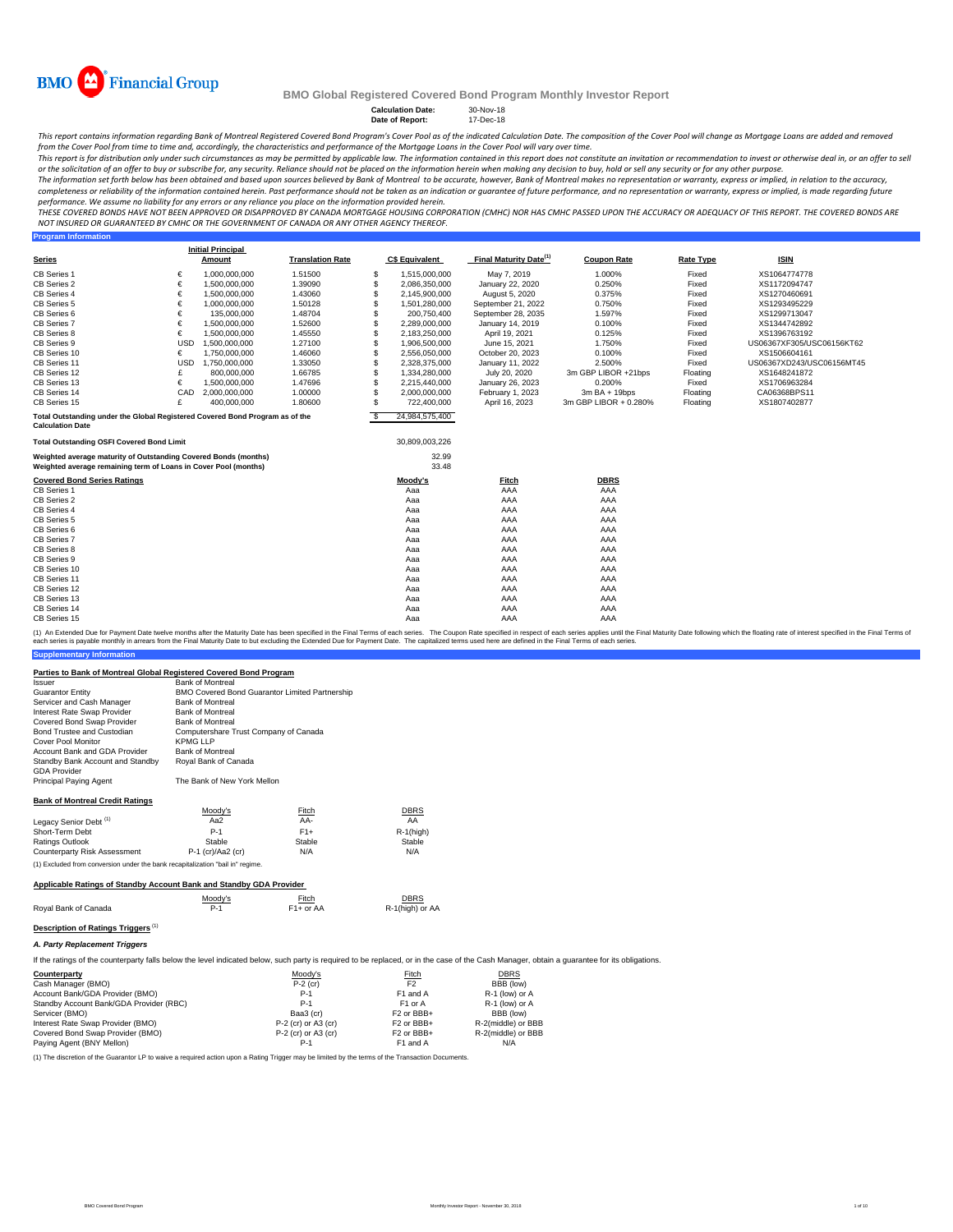

| <b>B. Summary of Specific Rating Trigger Actions</b>                                                                                                                                                                                                                                                                  |            | <b>Calculation Date:</b><br>Date of Report: | $30-Nov-18$<br>17-Dec-18 |
|-----------------------------------------------------------------------------------------------------------------------------------------------------------------------------------------------------------------------------------------------------------------------------------------------------------------------|------------|---------------------------------------------|--------------------------|
| I) The following actions are required if the Cash Manager (BMO) undergoes a downgrade below the stipulated rating:                                                                                                                                                                                                    |            |                                             |                          |
|                                                                                                                                                                                                                                                                                                                       | Moody's    | Fitch                                       | <b>DBRS</b>              |
| a) The Servicer will be required to direct amounts received directly<br>into the GDA Account (or Standby GDA Account if applicable)<br>within 2 Canadian business days and the Cash Manager shall<br>immediately remit any funds held at such time for or on behalf of<br>the Guarantor directly into the GDA Account | $P-1$      | F <sub>1</sub> or A                         | R-1(low) or BBB          |
| II) The following actions are required if the Servicer (BMO) undergoes a downgrade below the stipulated rating:                                                                                                                                                                                                       |            |                                             |                          |
|                                                                                                                                                                                                                                                                                                                       | Moody's    | Fitch                                       | <b>DBRS</b>              |
| a) The Servicer will be required to direct amounts received to the<br>Cash Manager, or GDA as applicable                                                                                                                                                                                                              | $P-1$ (cr) | F <sub>1</sub> or A                         | BBB(low)                 |

III) The Swap Provider is required to transfer credit support or transfer all of its rights and obligations to a replacement third party, or to obtain a<br>guarantee of its rights and obligations from a third party, if the Sw

|                                | $Modv's^{(3)}$        | Fitch               | <b>DBRS</b>    |
|--------------------------------|-----------------------|---------------------|----------------|
| a) Interest Rate Swap Provider | $P-1$ (cr) or A2 (cr) | F <sub>1</sub> or A | R-1 (low) or A |
| b) Covered Bond Swap Provider  | $P-1$ (cr) or A2 (cr) | F <sub>1</sub> or A | R-1 (low) or A |

IV) The following actions are required if the Issuer (BMO) undergoes a downgrade below the stipulated rating:

| a) Mandatory repayment of the Demand Loan                                                                                                                                                                                   | Moodv's<br>N/A | Fitch<br>F <sub>2</sub> or BBB+ | <b>DBRS</b><br>N/A |
|-----------------------------------------------------------------------------------------------------------------------------------------------------------------------------------------------------------------------------|----------------|---------------------------------|--------------------|
| b) Cashflows will be exchanged under the Covered Bond Swap<br>Agreement (to the extent not already taking place)                                                                                                            | Baa1           | BBB+                            | BBB (high)         |
| c) Transfer of title to Loans to Guarantor <sup>(4)</sup>                                                                                                                                                                   | A <sub>3</sub> | BBB-                            | BBB (low)          |
| <b>Events of Defaults &amp; Test Compliance</b><br>Asset Coverage Test (C\$ Equivalent of Outstanding<br>Covered Bond < Adjusted Aggregate Asset Amount)<br><b>Issuer Event of Default</b><br>Guarantor LP Event of Default |                | Pass<br>No<br>No                |                    |

(3) If no short term rating exists, then A1

(4) The transfer of registered tilte to the Loans to the Guarantor may be deferred if (A) satistadoy assurances are provided to the Guarantor and the Bond Trustee by the Odifice of the System Trustee in the performance of

### **Pre-Maturity Test** *(Applicable to Hard Bullet Covered Bonds)*

| <u>IADDIICADIG IO HAIU DUIIGI COVGIGU DOIIUSI </u> |         |       |                                                     |
|----------------------------------------------------|---------|-------|-----------------------------------------------------|
| <b>Pre-Maturity Required Ratings</b>               | Moodv's | Fitch | $\mathsf{DBRS}^\mathsf{(1)}$<br>A (high) or A (low) |

Following a breach of the Pre-Maturity test in respect of a Series of Hard Bullet Covered Bonds, and unless the Pre-Maturity Liquidity Ledger is otherwise funded from the other sources, the Partnership<br>shall offer to sell

(1) In the case of DBRS, if Final Maturity Date is within six months of the Pre-Maturity Test Date, then A(high), otherwise A(low).

| eserve Fund                                                                   |            |                     |                       |
|-------------------------------------------------------------------------------|------------|---------------------|-----------------------|
|                                                                               | Moody's    | <b>Fitch</b>        | <b>DBRS</b>           |
| <b>Reserve Fund Required Amount Ratings</b>                                   | $P-1$ (cr) | F <sub>1</sub> or A | R-1 (Low) and A (low) |
| Are the ratings of the Issuer below the Reserve Fund Required Amount Ratings? |            | No                  |                       |

If the ratings of the Issuer fall below the Reserve Fund Required Amount Ratings, then the Guarantor shall credit or cause to be credited to the Reserve Fund funds up to an amount equal to the Reserve<br>Fund Required Amount.

Reserve Fund Required Amount: Nil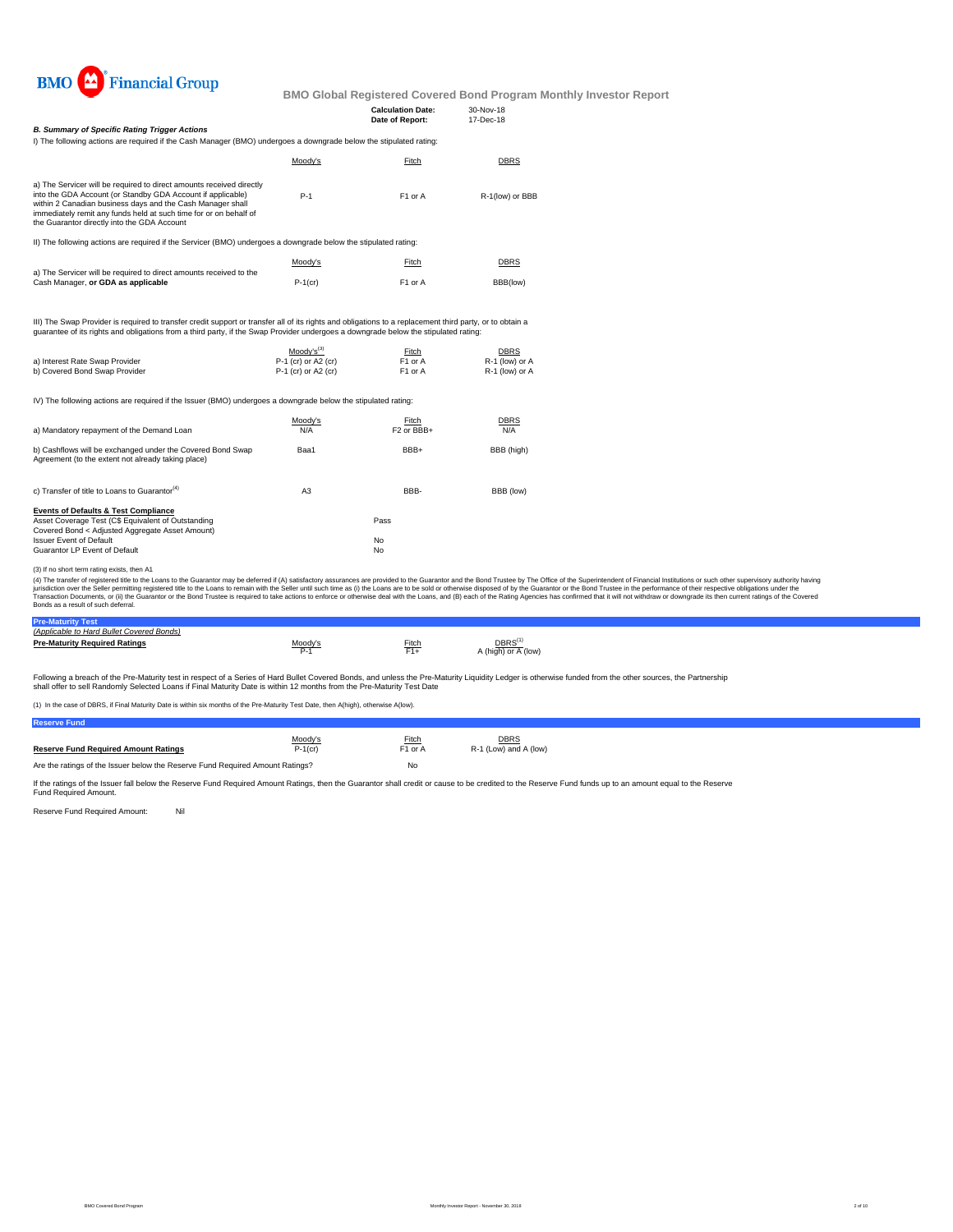

|                                                                                                                                                                                                                              | <b>Calculation Date:</b><br>Date of Report: | 30-Nov-18<br>17-Dec-18                          |                |                |  |
|------------------------------------------------------------------------------------------------------------------------------------------------------------------------------------------------------------------------------|---------------------------------------------|-------------------------------------------------|----------------|----------------|--|
| <b>Asset Coverage Test</b>                                                                                                                                                                                                   |                                             |                                                 |                |                |  |
| C\$ Equivalent of Outstanding Covered Bonds                                                                                                                                                                                  | 24,984,575,400                              |                                                 |                |                |  |
| $A^{(1)}$ = Lesser of (i) Sum of LTV adjusted outstanding principal balance and (ii) Sum of<br>Asset percentage adjusted outstanding principal balance                                                                       | 30,235,529,957                              |                                                 | A (i)          | 32,337,465,194 |  |
| B = Principal receipts not applied                                                                                                                                                                                           |                                             |                                                 | A (ii)         | 30,235,529,957 |  |
| $C =$ Cash capital contributions<br>$D =$ Substitution assets<br>$E =$ (i) Reserve fund balance<br>(ii) Pre - Maturity liquidity ledger balance<br>$F =$ Negative carry factor calculation<br>Total: $A + B + C + D + E - F$ | $\sim$<br>٠<br>۰<br>30,235,529,957          | Asset Percentage<br>Maximum Asset<br>Percentage | 93.5%<br>95.0% |                |  |
| <b>Asset Coverage Test Pass/Fail</b>                                                                                                                                                                                         | Pass                                        |                                                 |                |                |  |
| <b>Regulatory OC Minimum</b>                                                                                                                                                                                                 | 103%                                        |                                                 |                |                |  |
| Level of Overcollateralization <sup>(2)</sup>                                                                                                                                                                                | 107%                                        |                                                 |                |                |  |

(1) Market Value as determined by adjusting, not less than quarterly, the Original Market Value utilizing the Indexation Methodology (see Appendix for details) for subsequent price developments.

(2) Per Section 4.3.8 of the CMHC Guide, (A) the lesser of (i) the total amount of cover pool collateral and (ii) the amount of cover pool collateral required to collateralize the covered bonds outstanding and ensure the A

| <b>Valuation Calculation</b>                                                                                                                                                                                                   |                |        |                |
|--------------------------------------------------------------------------------------------------------------------------------------------------------------------------------------------------------------------------------|----------------|--------|----------------|
| <b>Trading Value of Covered Bonds</b>                                                                                                                                                                                          | 24.898.766.648 |        |                |
| $A =$ Lesser of i) Present value of outstanding loan balance of Performing Eligible Loans <sup>(1)</sup><br>and ii) 80% of Market Value <sup>(2)</sup> of properties securing Performing Eligible Loans, net of<br>adjustments | 32.047.263.166 | A(i)   | 32.047.263.166 |
| $B =$ Principal receipts up to calculation date not otherwise applied                                                                                                                                                          |                | A (ii) | 58.551.437.883 |
| $C = Cash$ capital contributions                                                                                                                                                                                               |                |        |                |
| D = Trading Value of any Substitute Assets                                                                                                                                                                                     |                |        |                |
| $E =$ (i) Reserve Fund Balance, if applicable                                                                                                                                                                                  |                |        |                |
| (ii) Pre - Maturity liquidity ledger balance                                                                                                                                                                                   | ٠              |        |                |
| F = Trading Value of Swap Collateral                                                                                                                                                                                           | $\sim$         |        |                |
| Total: $A + B + C + D + E + F$                                                                                                                                                                                                 | 32.047.263.166 |        |                |

(1) Present value of expected future cash flows of Loans using current market interest rates offered to BMO clients. The effective weighted average rate used for discounting is 3.49%.<br>(2) Market Value as determined by adju

| <b>Intercompany Loan Balance</b>       |                                |                                                        |
|----------------------------------------|--------------------------------|--------------------------------------------------------|
| Guarantee Loan<br>Demand Loan<br>Total |                                | 26,762,753,540<br>S<br>5,573,534,914<br>32,336,288,454 |
| <b>Cover Pool Losses</b>               |                                |                                                        |
| Period end                             | <b>Write Off Amounts</b>       | <b>Loss Percentage (Annualized)</b>                    |
| November 30, 2018                      | \$115,394                      | $0.00\%$                                               |
| <b>Cover Pool Flow of Funds</b>        |                                |                                                        |
|                                        | <b>Current Month</b>           | Previous Month                                         |
| <b>Cash Inflows</b>                    |                                |                                                        |
| Principal receipts                     | 417,771,246                    | 414,017,073                                            |
| Proceeds for sale of Loans             |                                |                                                        |
| <b>Revenue Receipts</b>                | 63,440,822                     | 86,002,066                                             |
| Swap Receipts                          | 6,855,730                      | 4,832,444                                              |
| Cash Capital Contribution              |                                |                                                        |
| Advances of Intercompany Loans         | 2,117,000,000                  | ٠                                                      |
| Guarantee Fee                          |                                | ٠                                                      |
| <b>Cash Outflows</b>                   |                                |                                                        |
| Swap Payment                           |                                |                                                        |
| Intercompany Loan interest             | (49,079,005)                   | (44, 622, 891)                                         |
| Intercompany Loan principal            | $(417,771,246)$ <sup>(1)</sup> | (414, 017, 073)                                        |
| Intercompany Loan repayment            |                                |                                                        |
| Mortgage Top-up Settlement             | (2, 116, 457, 428)             |                                                        |
| Misc Partnership Expenses              | (49)                           | (156)                                                  |
| <b>Profit Distribution to Partners</b> |                                |                                                        |
| Net inflows/(outflows)                 | 21,760,071                     | 46,211,464                                             |

### (1) Includes cash settlement of \$ 417,771,246.00 to occur on December 18, 2018.

| <b>Cover Pool - Summary Statistics</b>       |                         |               |
|----------------------------------------------|-------------------------|---------------|
| Asset Type                                   | Mortgages               |               |
| Previous Month Ending Balance                | \$<br>30.687.287.199    |               |
| Aggregate Outstanding Balance                | \$<br>32.387.423.978    |               |
| Number of Loans                              | 121.172                 |               |
| Average Loan Size                            | \$<br>267.285           |               |
| Number of Primary Borrowers                  | 119,596                 |               |
| Number of Properties                         | 121.172                 |               |
|                                              | Original <sup>(1)</sup> | Indexed $(2)$ |
| Weighted Average Current Loan to Value (LTV) | 62.09%                  | 52.91%        |
| Weighted Average Authorized LTV              | 69.47%                  | 58.53%        |
| Weighted Average Original LTV                | 69.47%                  |               |
| Weighted Average Seasoning                   | 20.38 (Months)          |               |
| Weighted Average Coupon                      | 2.91%                   |               |
| Weighted Average Original Term               | 53.86 (Months)          |               |
| Weighted Average Remaining Term              | 33.48 (Months)          |               |
| <b>Substitution Assets</b>                   | Nil                     |               |

(1) Value as most recently determined or assessed in accordance with the underwriting policies (whether upon origination or renewal of the Eligible Loan or subsequently thereto).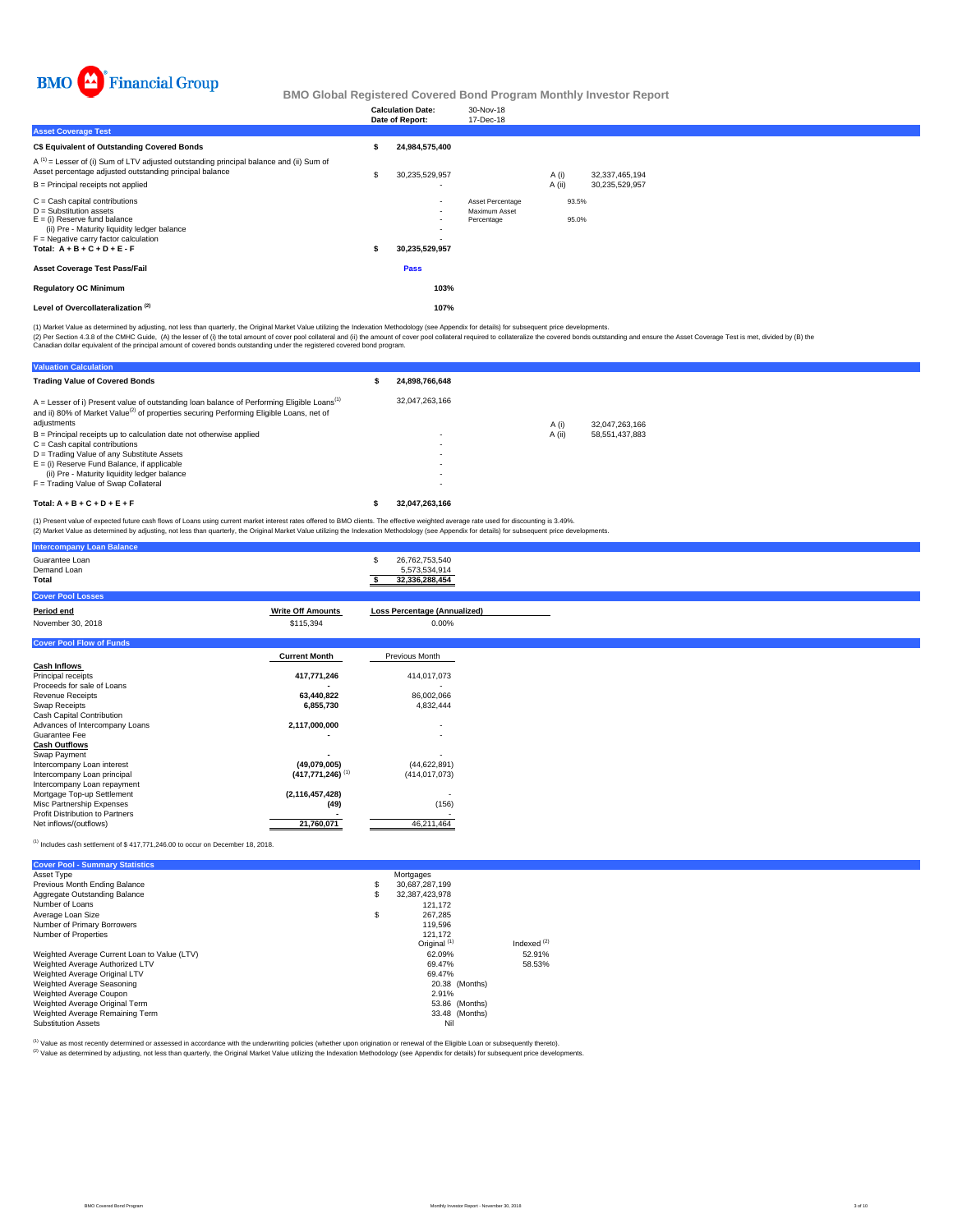

### **Calculation Date:** 30-Nov-18 **BMO Global Registered Covered Bond Program Monthly Investor Report**

|                                              | Date of Report: | 17-Dec-18  |                          |            |
|----------------------------------------------|-----------------|------------|--------------------------|------------|
| <b>Cover Pool - Delinquency Distribution</b> |                 |            |                          |            |
| <b>Aging Summary</b>                         | Number of Loans | Percentage | <b>Principal Balance</b> | Percentage |
| Current and less than 30 days past due       | 120.744         | 99.65      | 32.295.226.136           | 99.72      |
| 30 - 59 days past due                        | 37              | 0.03       | 7.012.649                | 0.02       |
| 60 - 89 days past due                        | 139             | 0.11       | 35.226.410               | 0.11       |
| 90 or more days past due                     | 252             | 0.21       | 49.958.784               | 0.15       |
| <b>Grand Total</b>                           | 121.172         | 100.00     | 32.387.423.978           | 100.00     |
|                                              |                 |            |                          |            |
| <b>Cover Pool - Provincial Distribution</b>  |                 |            |                          |            |

| Province                        | Number of Loans | Percentage |    | <b>Principal Balance</b> | Percentage |
|---------------------------------|-----------------|------------|----|--------------------------|------------|
| Alberta                         | 14.402          | 11.89      | S  | 3.609.078.545            | 11.14      |
| <b>British Columbia</b>         | 17.999          | 14.85      |    | 6.277.033.023            | 19.38      |
| Manitoba                        | 1.695           | 1.40       |    | 305.863.826              | 0.94       |
| <b>New Brunswick</b>            | 1.965           | 1.62       | S  | 252.638.770              | 0.78       |
| Newfoundland                    | 3.305           | 2.73       |    | 534.884.620              | 1.65       |
| Northwest Territories & Nunavut | 102             | 0.08       |    | 20.801.390               | 0.06       |
| Nova Scotia                     | 3.612           | 2.98       |    | 618.516.404              | 1.91       |
| Ontario                         | 55.239          | 45.59      | S  | 16.292.895.309           | 50.31      |
| Prince Edward Island            | 598             | 0.49       | 55 | 86.508.967               | 0.27       |
| Quebec                          | 19,804          | 16.34      |    | 3.900.647.914            | 12.04      |
| Saskatchewan                    | 2,350           | 1.94       | £. | 468.656.889              | 1.45       |
| <b>Yukon Territories</b>        | 101             | 0.08       |    | 19.898.320               | 0.06       |
| <b>Grand Total</b>              | 121,172         | 100.00     |    | 32.387.423.978           | 100.00     |

| <b>Cover Pool - Credit Score Distribution</b> |                        |            |                          |            |
|-----------------------------------------------|------------------------|------------|--------------------------|------------|
| <b>Credit Score</b>                           | <b>Number of Loans</b> | Percentage | <b>Principal Balance</b> | Percentage |
| Score Unavailable                             | 1.438                  | 1.19       | 292.199.682              | 0.90       |
| Less than 600                                 | 1.784                  | 1.47       | 390.166.909              | 1.20       |
| $600 - 650$                                   | 3,583                  | 2.96       | 908.137.407              | 2.80       |
| 651 - 700                                     | 9.563                  | 7.89       | 2.583.899.591            | 7.98       |
| 701 - 750                                     | 17.589                 | 14.52      | 5.006.365.475            | 15.46      |
| 751 - 800                                     | 22.781                 | 18.80      | 6.581.499.474            | 20.32      |
| 801 and Above                                 | 64.434                 | 53.18      | 16.625.155.439           | 51.33      |
| <b>Grand Total</b>                            | 121.172                | 100.00     | 32.387.423.978           | 100.00     |

| <b>Rate Type</b>                                     | <b>Number of Loans</b> | Percentage | <b>Principal Balance</b> | Percentage |
|------------------------------------------------------|------------------------|------------|--------------------------|------------|
| Fixed                                                | 94,403                 | 77.91      | 24,196,068,879           | 74.71      |
| Variable                                             | 26,769                 | 22.09      | 8,191,355,099            | 25.29      |
| <b>Grand Total</b>                                   | 121.172                | 100.00     | 32.387.423.978           | 100.00     |
| <b>Cover Pool - Mortgage Asset Type Distribution</b> |                        |            |                          |            |
| <b>Mortgage Asset Type</b>                           | <b>Number of Loans</b> | Percentage | <b>Principal Balance</b> | Percentage |
| <b>Conventional Amortizing Mortgages</b>             | 121.172                | 100.00     | 32,387,423,978           | 100.00     |
| <b>Grand Total</b>                                   | 121.172                | 100.00     | 32,387,423,978           | 100.00     |
|                                                      |                        |            |                          |            |

| <b>Occupancy Type</b> | Number of Loans | Percentage | <b>Principal Balance</b> | Percentage |
|-----------------------|-----------------|------------|--------------------------|------------|
| Owner Occupied        | 94.075          | 77.64      | 26.360.646.830           | 81.39      |
| Non-Owner Occupied    | 27.097          | 22.36      | 6.026.777.148            | 18.61      |
| <b>Grand Total</b>    | 121.172         | 100.00     | 32.387.423.978           | 100.00     |
|                       |                 |            |                          |            |

# Mortgage Rate (%)<br>
Less than 1.00<br>
1.00 - 3.99<br>
1.00 - 3.99<br>
4.00 - 4.49<br>
4.00 - 4.49<br>
5.00 - 4.49<br>
5.00 - 5.49<br>
5.00 - 5.49<br>
5.00 - 5.49<br>
5.00 - 5.49<br>
5.00 - 5.49<br>
5.00 - 5.49<br>
5.00 - 5.49<br>
7.10 - 119,253<br>
880<br>
880<br>
880<br> 5.50 - 5.99 0.00 2 311,693 \$ 0.00 6.00 - 6.49 - - - \$ - 6.50 - 6.99 0.00 5 672,715 \$ 0.00 7.00 - 7.49 0.23 277 45,530,929 \$ 0.14 7.50 - 7.99 - - - \$ - 8.00 and Above - - - \$ - **Grand Total 100.00 121,172 32,387,423,978 \$ 100.00**

**Cover Pool - Mortgage Rate Distribution**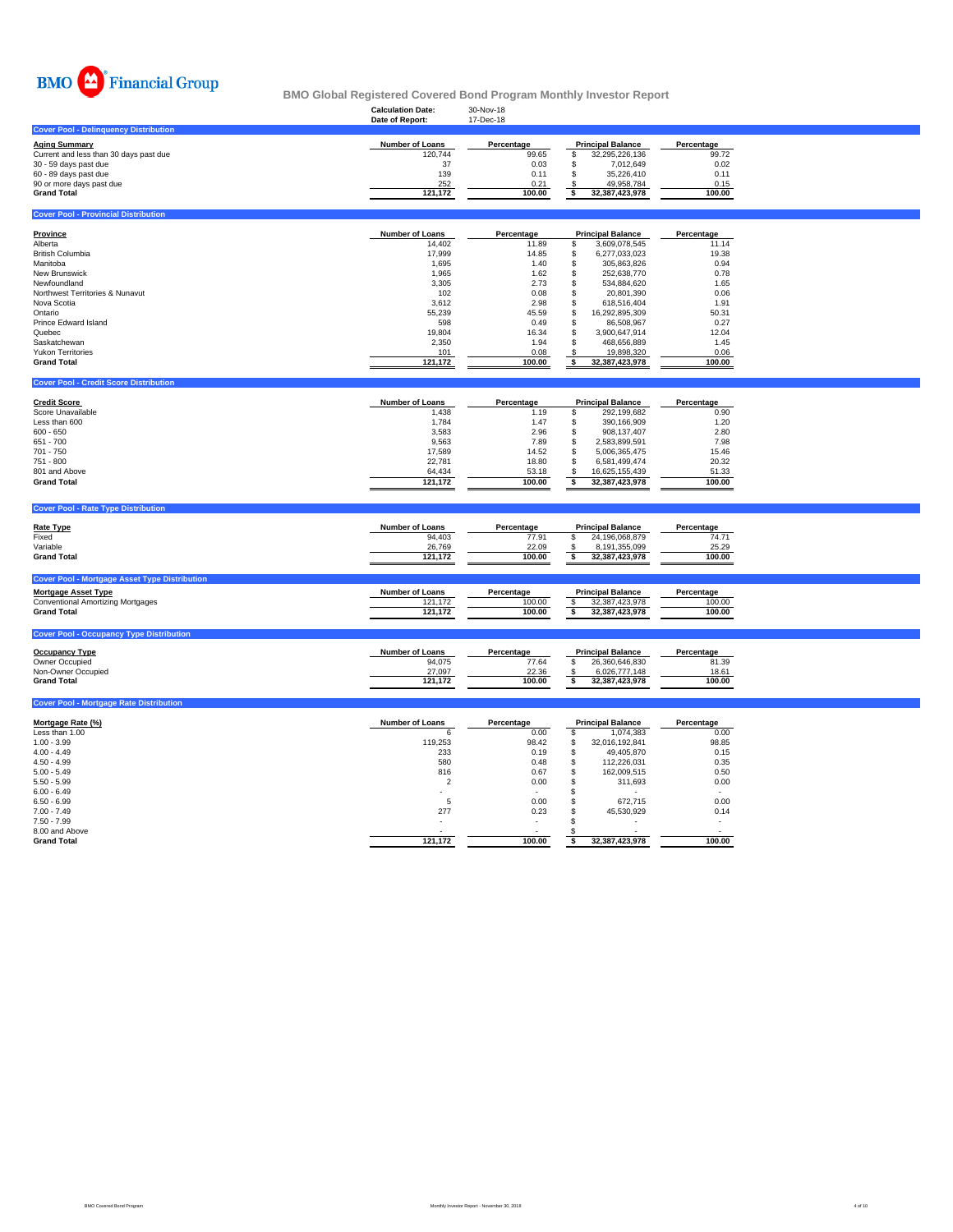

### **Calculation Date:** 30-Nov-18 **BMO Global Registered Covered Bond Program Monthly Investor Report**

|                                           | Date of Report:        | 17-Dec-18  |                          |            |
|-------------------------------------------|------------------------|------------|--------------------------|------------|
| Cover Pool - Indexed LTV Distribution (1) |                        |            |                          |            |
| Indexed LTV (%)                           | <b>Number of Loans</b> | Percentage | <b>Principal Balance</b> | Percentage |
| 20.00 and Below                           | 12,622                 | 10.42      | 1,118,974,762            | 3.45       |
| $20.01 - 25.00$                           | 4.854                  | 4.01       | 824.620.823              | 2.55       |
| 25.01 - 30.00                             | 5,837                  | 4.82       | 1,275,756,453            | 3.94       |
| $30.01 - 35.00$                           | 7.774                  | 6.42       | 2,055,084,220            | 6.35       |
| $35.01 - 40.00$                           | 9,265                  | 7.65       | 2.472.523.348            | 7.63       |
| $40.01 - 45.00$                           | 10.802                 | 8.91       | 2.864.257.388            | 8.84       |
| $45.01 - 50.00$                           | 10,832                 | 8.94       | 3,037,927,029            | 9.38       |
| $50.01 - 55.00$                           | 10,694                 | 8.83       | 3,096,669,507            | 9.56       |
| $55.01 - 60.00$                           | 10.400                 | 8.58       | 3,046,213,658            | 9.41       |
| $60.01 - 65.00$                           | 9,729                  | 8.03       | 3.025.916.647            | 9.34       |
| 65.01 - 70.00                             | 10.935                 | 9.02       | 3.452.354.510            | 10.66      |
| 70.01 - 75.00                             | 8,924                  | 7.36       | 3,006,802,452            | 9.28       |
| 75.01 - 80.00                             | 8,504                  | 7.02       | 3,110,323,181            | 9.60       |
| 80.01 and Above                           |                        |            |                          |            |
| <b>Grand Total</b>                        | 121,172                | 100.00     | 32.387.423.978           | 100.00     |

<sup>(1)</sup> Value as determined by adjusting, not less than quarterly, the Original Market Value utilizing the Indexation Methodology (see Appendix for details) for subsequent price developments.

| <b>Cover Pool - Remaining Term Distribution</b> |                        |            |                          |            |
|-------------------------------------------------|------------------------|------------|--------------------------|------------|
| <b>Months to Maturity</b>                       | <b>Number of Loans</b> | Percentage | <b>Principal Balance</b> | Percentage |
| Less than 12                                    | 17.374                 | 14.34      | 4.284.996.211            | 13.23      |
| $12 - 17$                                       | 10,233                 | 8.45       | 2.465.792.546            | 7.61       |
| $18 - 24$                                       | 16,635                 | 13.73      | 4.162.512.543            | 12.85      |
| $25 - 30$                                       | 9,846                  | 8.13       | 2.373.354.653            | 7.33       |
| $31 - 36$                                       | 13,597                 | 11.22      | 3.394.416.864            | 10.48      |
| $37 - 42$                                       | 13.749                 | 11.35      | 3.535.329.760            | 10.92      |
| $43 - 48$                                       | 18.195                 | 15.02      | 5.360.482.349            | 16.55      |
| $49 - 54$                                       | 11.379                 | 9.39       | 3.552.637.076            | 10.97      |
| $55 - 60$                                       | 9.815                  | 8.10       | 3,183,149,274            | 9.83       |
| $61 - 63$                                       |                        | 0.00       | 512,806                  | 0.00       |
| 72 and Above                                    | 347                    | 0.29       | 74,239,895               | 0.23       |
| <b>Grand Total</b>                              | 121,172                | 100.00     | 32,387,423,978           | 100.00     |

| Remaining Principal Balance (C\$) | <b>Number of Loans</b> | Percentage | <b>Principal Balance</b> | Percentage |
|-----------------------------------|------------------------|------------|--------------------------|------------|
| 99,999 and Below                  | 20,023                 | 16.52      | 1,244,447,434            | 3.84       |
| 100.000 - 199.999                 | 35,886                 | 29.62      | 5,423,252,039            | 16.74      |
| 200.000 - 299.999                 | 28,225                 | 23.29      | 6.947.816.476            | 21.45      |
| 300.000 - 399.999                 | 15,701                 | 12.96      | 5.420.246.118            | 16.74      |
| 400.000 - 499.999                 | 8,729                  | 7.20       | 3.894.865.034            | 12.03      |
| 500.000 - 599.999                 | 4,825                  | 3.98       | 2.628.618.469            | 8.12       |
| 600.000 - 699.999                 | 2,725                  | 2.25       | 1.761.754.908            | 5.44       |
| 700.000 - 799.999                 | 1,564                  | 1.29       | 1.167.354.477            | 3.60       |
| 800.000 - 899.999                 | 1,001                  | 0.83       | 848.646.215              | 2.62       |
| $900.000 - 999.999$               | 759                    | 0.63       | 720.499.859              | 2.22       |
| 1.000.000 - 1.499.999             | 1,353                  | 1.12       | 1.616.448.211            | 4.99       |
| 1.500.000 - 2.000.000             | 280                    | 0.23       | 476.121.614              | 1.47       |
| 2,000,000 - 3,000,000             | 101                    | 0.08       | 237.353.123              | 0.73       |
| 3,000,000 and Above               | ۰                      |            |                          |            |
|                                   | 121,172                | 100.00     | 32,387,423,978           | 100.00     |

| <b>Cover Pool - Property Type Distribution</b> |                 |            |                          |            |
|------------------------------------------------|-----------------|------------|--------------------------|------------|
| <b>Property Type</b>                           | Number of Loans | Percentage | <b>Principal Balance</b> | Percentage |
| Condominium                                    | 24.760          | 20.43      | 5.122.884.629            | 15.82      |
| Multi-Residential                              | 6.100           | 5.03       | 1.550.945.761            | 4.79       |
| Single Family                                  | 81.180          | 67.00      | 23.283.157.310           | 71.89      |
| Townhouse                                      | 9.132           | 7.54       | 2.430.436.278            | 7.50       |
| <b>Grand Total</b>                             | 121.172         | 100.00     | 32.387.423.978           | 100.00     |

*Note: Percentages and totals in the above tables may not add exactly due to rounding.*

## **Cover Pool - Indexed LTV and Delinquency Distribution by Province**

|          |                 |                                                     |                           |   | <b>Aging Summary</b>      |                             |               |
|----------|-----------------|-----------------------------------------------------|---------------------------|---|---------------------------|-----------------------------|---------------|
| Province | Indexed LTV (%) | <b>Current and</b><br>less than 30<br>days past due | 30 to 59<br>days past due |   | 60 to 89<br>days past due | 90 or more<br>days past due | Total         |
| Alberta  | 20.00 and Below | 75.813.948                                          |                           |   | 63.751                    | 67,822                      | 75.945.521    |
|          | $20.01 - 25$    | 59.273.965                                          | 69,430                    |   |                           | 232,547                     | 59,575,941    |
|          | $25.01 - 30$    | 72.976.614                                          |                           |   | 226.650                   | 46.914                      | 73.250.178    |
|          | $30.01 - 35$    | 99.941.663                                          |                           |   | 321.707                   | 305,086                     | 100.568.456   |
|          | $35.01 - 40$    | 144.136.377                                         | 79.025                    |   | 538.984                   | 350,302                     | 145.104.688   |
|          | $40.01 - 45$    | 181.526.887                                         |                           |   | 326,409                   | 419.974                     | 182.273.270   |
|          | $45.01 - 50$    | 226.080.959                                         | 218,200                   |   | 862.944                   | 708.768                     | 227.870.870   |
|          | $50.01 - 55$    | 312.446.600                                         |                           |   | 1.412.812                 | 955,285.                    | 315,814,696   |
|          | $55.01 - 60$    | 418.237.135                                         |                           |   | 173,272                   | 432.487                     | 418,842,894   |
|          | $60.01 - 65$    | 382.288.782                                         |                           |   | 204.729                   | 1,540,920                   | 384,034,432   |
|          | $65.01 - 70$    | 406.358.758                                         |                           |   | 887.744                   | 536.020                     | 407.782.521   |
|          | $70.01 - 75$    | 646.277.652                                         |                           |   | 233.121                   | 1.109.719                   | 647,620,491   |
|          | $75.01 - 80$    | 568,532,685                                         | ۰                         | s | 597,726                   | 1,264,176                   | 570,394,586   |
|          | 80.01 and Above |                                                     |                           |   |                           |                             |               |
|          |                 | 3,593,892,023                                       | 366,654                   |   | 5.849.848                 | 8.970.020                   | 3.609.078.545 |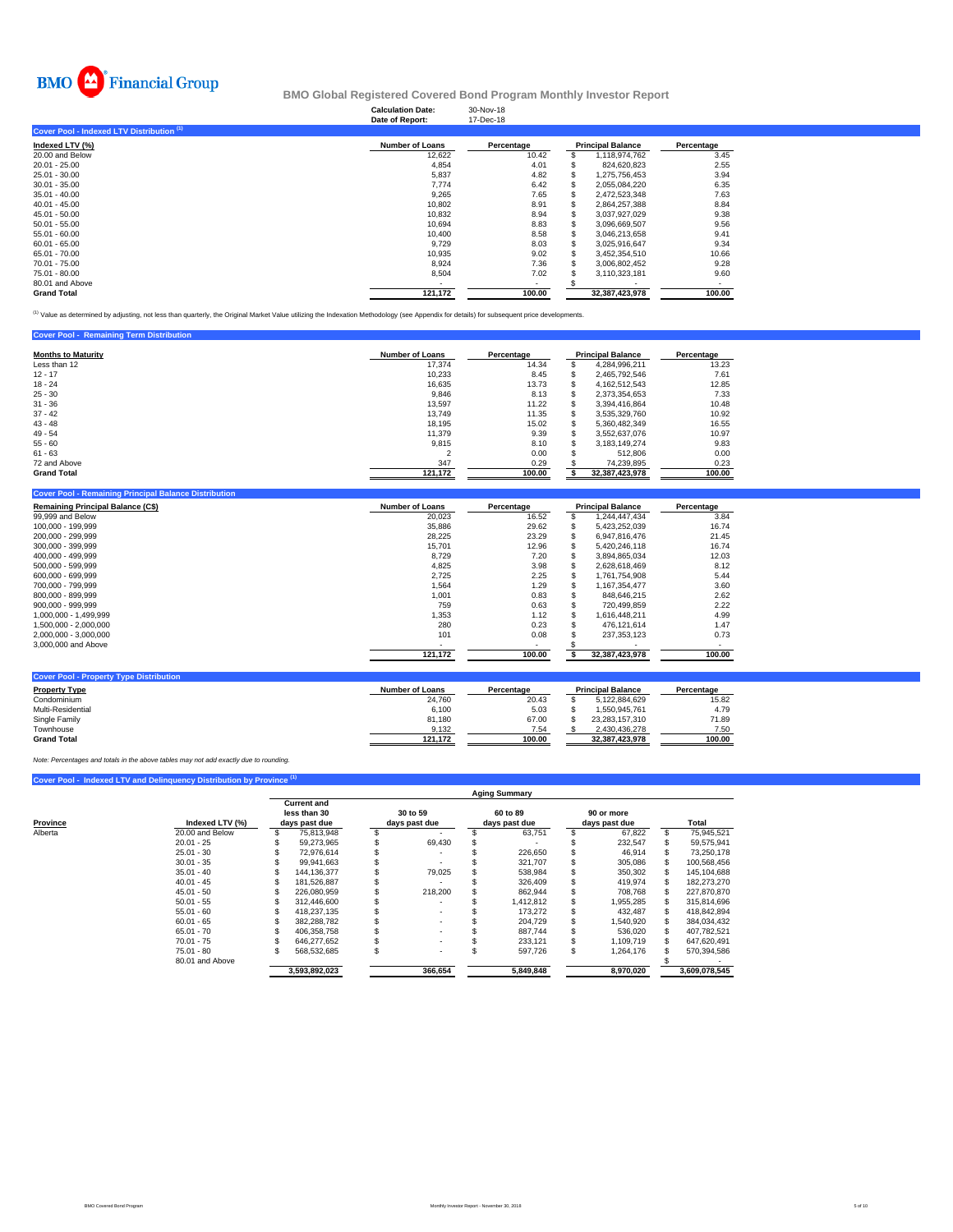

**Calculation Date:** 30-Nov-18 **Date of Report:** 17-Dec-18

**less than 30** 30 to 59 60 to 89 90 or more **Aging Summary**

| <b>Province</b>                                              | Indexed LTV (%) | days past due      | days past due | days past due            | days past due   | Total             |
|--------------------------------------------------------------|-----------------|--------------------|---------------|--------------------------|-----------------|-------------------|
| <b>British Columbia</b>                                      | 20.00 and Below | \$<br>381,959,759  | \$            | S<br>1,695,149           | \$<br>689,320   | \$<br>384,344,227 |
|                                                              | $20.01 - 25$    | 292,150,018<br>\$  | \$            | \$                       | \$              | 292,150,018<br>\$ |
|                                                              | $25.01 - 30$    | 505,399,727<br>\$  |               | \$<br>358,934            | \$<br>642,711   | 506,401,372<br>\$ |
|                                                              |                 |                    | \$            |                          |                 |                   |
|                                                              | $30.01 - 35$    | \$<br>872,044,381  |               | \$<br>3,007,523          | \$<br>1,472,229 | \$<br>876,524,132 |
|                                                              | $35.01 - 40$    | \$<br>680,961,034  | $\,$          | \$<br>1,836,515          | \$<br>2,365,652 | \$<br>685,163,201 |
|                                                              | $40.01 - 45$    | \$<br>574,831,483  | \$<br>96,040  | \$<br>651,033            | \$<br>1,216,375 | \$<br>576,794,930 |
|                                                              | $45.01 - 50$    | \$<br>522,049,071  | \$            | 353,692<br>S             | \$<br>297,575   | \$<br>522,700,338 |
|                                                              | $50.01 - 55$    | \$                 |               | \$                       |                 | \$                |
|                                                              |                 | 479,021,160        | \$            |                          | \$<br>546,458   | 479,567,618       |
|                                                              | $55.01 - 60$    | \$<br>420,430,597  | \$            | \$<br>333,281            | \$<br>824,130   | \$<br>421,588,008 |
|                                                              | $60.01 - 65$    | \$<br>438,189,373  | \$            | \$<br>117,212            | \$              | 438,306,586<br>\$ |
|                                                              | $65.01 - 70$    | \$<br>399,475,988  | \$            | 348,047<br>S             | \$              | \$<br>399,824,034 |
|                                                              |                 | \$                 |               |                          |                 |                   |
|                                                              | $70.01 - 75$    | 373,632,735        | \$            | \$                       | \$              | \$<br>373,632,735 |
|                                                              | $75.01 - 80$    | \$<br>320,035,824  | \$            | \$                       | \$              | \$<br>320,035,824 |
|                                                              | 80.01 and Above |                    |               |                          |                 | £.                |
|                                                              |                 | 6,260,181,149      | 96,040        | 8,701,385                | 8,054,449       | 6,277,033,023     |
|                                                              |                 |                    |               | <b>Aging Summary</b>     |                 |                   |
|                                                              |                 | <b>Current and</b> |               |                          |                 |                   |
|                                                              |                 | less than 30       | 30 to 59      | 60 to 89                 | 90 or more      |                   |
| Province                                                     | Indexed LTV (%) | days past due      | days past due | days past due            | days past due   | Total             |
| Manitoba                                                     | 20.00 and Below | 6,448,224<br>\$    | \$            | \$                       | \$              | 6,448,224<br>\$   |
|                                                              | $20.01 - 25$    | \$<br>4,467,078    | \$            | \$                       | \$              | \$<br>4,467,078   |
|                                                              |                 |                    |               |                          |                 |                   |
|                                                              | $25.01 - 30$    | \$<br>6,458,184    | \$            | \$                       | \$              | \$<br>6,458,184   |
|                                                              | $30.01 - 35$    | \$<br>7,423,670    | \$            | \$                       | \$              | \$<br>7,423,670   |
|                                                              | $35.01 - 40$    | \$<br>9,327,259    | \$            | \$                       | \$<br>97,321    | \$<br>9,424,579   |
|                                                              | $40.01 - 45$    | \$                 | \$            | \$                       | \$<br>154,109   | \$                |
|                                                              |                 | 15,746,984         |               |                          |                 | 15,901,093        |
|                                                              | $45.01 - 50$    | \$<br>21,291,424   | \$            | \$                       | \$              | \$<br>21,291,424  |
|                                                              | $50.01 - 55$    | \$<br>28,468,355   | \$            | \$                       | \$<br>424,789   | \$<br>28,893,143  |
|                                                              | $55.01 - 60$    | \$<br>27,204,586   | \$            | \$                       | \$<br>157,887   | \$<br>27,362,473  |
|                                                              | $60.01 - 65$    | \$<br>37,014,335   | \$            | \$                       | \$              | \$<br>37,014,335  |
|                                                              |                 |                    |               |                          |                 |                   |
|                                                              | $65.01 - 70$    | \$<br>48,938,498   | \$            | 174,672<br>\$            | \$              | \$<br>49,113,170  |
|                                                              | $70.01 - 75$    | \$<br>52,128,171   | \$            | \$                       | \$              | \$<br>52,128,171  |
|                                                              | $75.01 - 80$    | 39,938,282<br>\$   | \$            | S                        | \$              | \$<br>39,938,282  |
|                                                              | 80.01 and Above |                    |               |                          |                 |                   |
|                                                              |                 | 304,855,049        |               | 174,672                  | 834.105         | 305,863,826       |
|                                                              |                 |                    |               |                          |                 |                   |
|                                                              |                 | <b>Current and</b> |               | <b>Aging Summary</b>     |                 |                   |
|                                                              |                 | less than 30       | 30 to 59      | 60 to 89                 | 90 or more      |                   |
|                                                              |                 |                    |               |                          |                 |                   |
|                                                              |                 |                    |               |                          |                 |                   |
|                                                              | Indexed LTV (%) | days past due      | days past due | days past due            | days past due   | Total             |
|                                                              | 20.00 and Below | 7,542,953<br>S     | \$            | \$                       | \$<br>13,881    | \$<br>7,556,834   |
|                                                              | $20.01 - 25$    | \$<br>4,297,288    | \$            | \$                       | \$              | 4,297,288<br>\$   |
|                                                              |                 |                    |               |                          |                 | \$                |
|                                                              | $25.01 - 30$    | \$<br>4,680,591    | \$            | \$                       | \$<br>30,478    | 4,711,069         |
|                                                              | $30.01 - 35$    | \$<br>8,118,079    | \$            | \$                       | \$              | \$<br>8,118,079   |
|                                                              | $35.01 - 40$    | \$<br>17,461,472   | \$<br>116,312 | \$<br>52,365             | \$<br>85,378    | \$<br>17,715,526  |
|                                                              | $40.01 - 45$    | \$<br>27,261,295   | \$<br>71,631  | \$                       | \$              | \$<br>27,332,926  |
|                                                              |                 |                    |               | S                        |                 |                   |
|                                                              | $45.01 - 50$    | \$<br>28,748,846   | \$            | 36,943                   | \$<br>96,494    | \$<br>28,882,283  |
|                                                              | $50.01 - 55$    | \$<br>26,089,729   | \$            | \$                       | \$              | \$<br>26,089,729  |
|                                                              | $55.01 - 60$    | \$<br>21,988,909   | \$            | \$                       | \$              | \$<br>21,988,909  |
|                                                              | $60.01 - 65$    | \$<br>21,041,816   | \$            | 83,036<br>\$             | \$              | \$<br>21,124,852  |
|                                                              |                 | S                  |               | \$                       |                 |                   |
|                                                              | $65.01 - 70$    | 31,834,495         | \$            |                          | 116,086<br>\$   | \$<br>31,950,581  |
|                                                              | $70.01 - 75$    | 24,480,172<br>S    | \$            | \$                       | \$              | \$<br>24,480,172  |
|                                                              | $75.01 - 80$    | 28,390,523<br>\$   | \$            | \$                       | \$              | \$<br>28,390,523  |
|                                                              | 80.01 and Above |                    |               |                          |                 | S                 |
|                                                              |                 | 251,936,167        | 187,943       | 172,343                  | 342,317         | 252,638,770       |
|                                                              |                 |                    |               | <b>Aging Summary</b>     |                 |                   |
|                                                              |                 | <b>Current and</b> |               |                          |                 |                   |
|                                                              |                 | less than 30       | 30 to 59      | 60 to 89                 | 90 or more      |                   |
|                                                              | Indexed LTV (%) | days past due      | days past due | days past due            | days past due   | Total             |
|                                                              | 20.00 and Below | \$<br>9,570,350    | \$            | \$                       | 49,429<br>\$    | \$<br>9,619,779   |
|                                                              | $20.01 - 25$    | \$<br>7,403,761    |               | \$<br>19,903             | \$<br>61,030    | \$                |
|                                                              |                 |                    | \$            | $\overline{\phantom{a}}$ |                 | 7,484,694         |
|                                                              | $25.01 - 30$    | \$<br>9,807,695    | \$            | \$                       | \$<br>268,837   | \$<br>10,076,532  |
|                                                              | $30.01 - 35$    | \$<br>17,387,563   | \$            | 505,861<br>\$            | \$<br>91,025    | \$<br>17,984,450  |
|                                                              | $35.01 - 40$    | 27,247,554<br>\$   | \$            | 49,923<br>S              | \$<br>119,816   | \$<br>27,417,294  |
|                                                              |                 |                    |               |                          |                 |                   |
|                                                              | $40.01 - 45$    | \$<br>64,076,739   | \$            | \$<br>523,512            | \$<br>754,931   | \$<br>65,355,182  |
|                                                              | $45.01 - 50$    | \$<br>79,150,980   | \$<br>351,300 | \$                       | \$<br>1,361,135 | \$<br>80,863,414  |
|                                                              | $50.01 - 55$    | \$<br>67,965,055   | \$            | \$<br>142,111            | \$<br>413,620   | \$<br>68,520,786  |
|                                                              |                 | S                  |               | \$                       |                 | S                 |
|                                                              | $55.01 - 60$    | 58,921,626         | \$            |                          | \$              | 58,921,626        |
|                                                              | $60.01 - 65$    | \$<br>44,601,883   | \$<br>103,489 | \$                       | \$<br>196,108   | \$<br>44,901,480  |
|                                                              | $65.01 - 70$    | 57,677,065<br>S    | \$            | \$<br>332,463            | \$<br>222,911   | \$<br>58,232,439  |
|                                                              | $70.01 - 75$    | 36,466,242<br>\$   | 271,523<br>\$ | \$<br>222,440            | 146,788<br>\$   | \$<br>37,106,993  |
|                                                              | 75.01 - 80      | 48,399,951<br>\$   | \$            | \$                       | \$              | \$<br>48,399,951  |
| Province<br>New Brunswick<br><b>Province</b><br>Newfoundland | 80.01 and Above |                    |               |                          |                 |                   |
|                                                              |                 | 528,676,465        | 726,311       | 1,796,213                | 3,685,630       | 534,884,620       |

**Current and**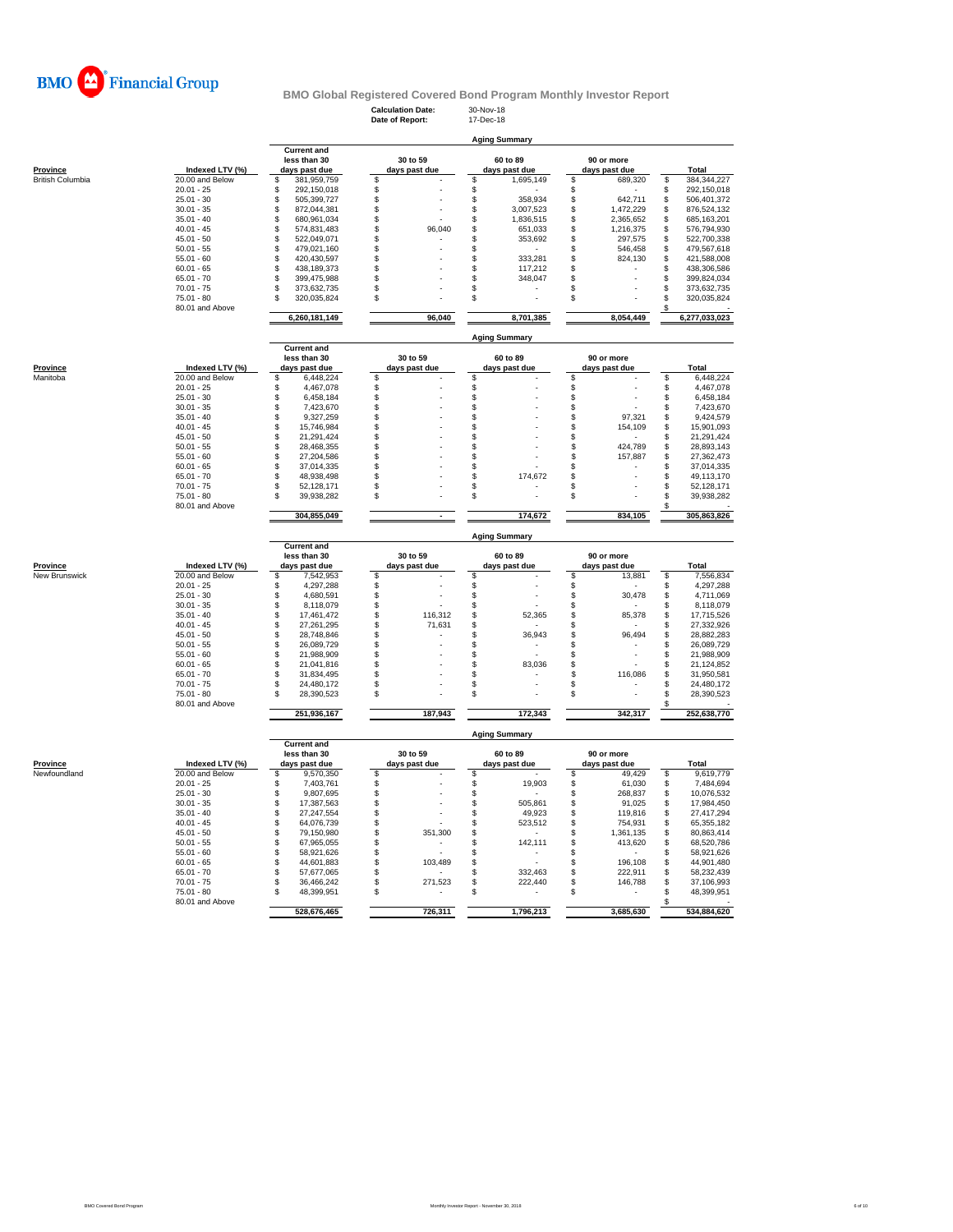

|                                          |                                    | <b>Current and</b>                                  | <b>Calculation Date:</b><br>Date of Report: | 30-Nov-18<br>17-Dec-18<br><b>Aging Summary</b> |                                |                                        |  |  |  |  |  |  |
|------------------------------------------|------------------------------------|-----------------------------------------------------|---------------------------------------------|------------------------------------------------|--------------------------------|----------------------------------------|--|--|--|--|--|--|
|                                          |                                    |                                                     | 30 to 59                                    | 60 to 89                                       | 90 or more                     |                                        |  |  |  |  |  |  |
| <b>Province</b><br>Northwest Territories | Indexed LTV (%)<br>20.00 and Below | days past due<br>\$                                 | days past due<br>\$                         | days past due<br>\$                            | days past due<br>\$            | <b>Total</b><br>\$<br>1,439,631        |  |  |  |  |  |  |
|                                          | $20.01 - 25$                       | 1,439,631<br>\$<br>635,008                          | \$                                          | \$                                             | \$                             | 635,008<br>\$                          |  |  |  |  |  |  |
|                                          | $25.01 - 30$                       | \$<br>561,511                                       | \$                                          | \$                                             | \$                             | \$<br>561,511                          |  |  |  |  |  |  |
|                                          | $30.01 - 35$                       | \$<br>1,469,161                                     | \$                                          | \$                                             | \$                             | \$<br>1,469,161                        |  |  |  |  |  |  |
|                                          | $35.01 - 40$                       | \$<br>2,835,057                                     | \$                                          | \$                                             | \$                             | \$<br>2.835.057                        |  |  |  |  |  |  |
|                                          | $40.01 - 45$                       | \$<br>1,786,460                                     | \$                                          | \$                                             | \$                             | \$<br>1,786,460                        |  |  |  |  |  |  |
|                                          | $45.01 - 50$                       | \$<br>3,024,058                                     | S                                           | \$                                             | S                              | \$<br>3,024,058                        |  |  |  |  |  |  |
|                                          | $50.01 - 55$                       | \$<br>1.881.761                                     | \$                                          | \$                                             | \$                             | \$<br>1,881,761                        |  |  |  |  |  |  |
|                                          | $55.01 - 60$                       | \$<br>1,348,840                                     | \$                                          | \$                                             | \$                             | \$<br>1,348,840                        |  |  |  |  |  |  |
|                                          | $60.01 - 65$                       | 300,918<br>\$                                       | S                                           | \$                                             | \$                             | \$<br>300,918                          |  |  |  |  |  |  |
|                                          | $65.01 - 70$                       | 2,869,207<br>\$                                     | \$                                          | \$                                             | \$                             | \$<br>2,869,207                        |  |  |  |  |  |  |
|                                          | $70.01 - 75$                       | \$<br>1,048,494                                     | \$                                          | \$                                             | \$                             | \$<br>1,048,494                        |  |  |  |  |  |  |
|                                          | $75.01 - 80$<br>80.01 and Above    | \$<br>1,601,284                                     | \$                                          | \$                                             | \$                             | \$<br>1,601,284<br>\$                  |  |  |  |  |  |  |
|                                          |                                    | \$<br>20,801,390                                    | \$                                          | \$                                             | \$                             | 20,801,390<br>\$                       |  |  |  |  |  |  |
|                                          |                                    |                                                     |                                             | <b>Aging Summary</b>                           |                                |                                        |  |  |  |  |  |  |
|                                          |                                    | <b>Current and</b><br>less than 30                  | 30 to 59                                    | 60 to 89                                       |                                |                                        |  |  |  |  |  |  |
| Province                                 | Indexed LTV (%)                    |                                                     |                                             |                                                | 90 or more                     | Total                                  |  |  |  |  |  |  |
| Nova Scotia                              | 20.00 and Below                    | days past due<br>12,992,698<br>\$                   | days past due<br>\$                         | days past due<br>\$                            | days past due<br>\$<br>48,101  | \$<br>13,040,799                       |  |  |  |  |  |  |
|                                          | $20.01 - 25$                       | 8,869,899<br>£.                                     | \$                                          | \$                                             | \$                             | \$<br>8,869,899                        |  |  |  |  |  |  |
|                                          | $25.01 - 30$                       | 10,732,630<br>\$                                    | \$<br>62,717                                | \$                                             | \$                             | \$<br>10,795,346                       |  |  |  |  |  |  |
|                                          | $30.01 - 35$                       | \$<br>15,728,369                                    | \$                                          | \$                                             | \$<br>47,053                   | \$<br>15,775,422                       |  |  |  |  |  |  |
|                                          | $35.01 - 40$                       | \$<br>20,132,675                                    | \$                                          | \$<br>211.235                                  | \$<br>723,531                  | \$<br>21,067,441                       |  |  |  |  |  |  |
|                                          | $40.01 - 45$                       | \$<br>40,791,059                                    | \$                                          | \$<br>38,685                                   | \$                             | \$<br>40,829,744                       |  |  |  |  |  |  |
|                                          | $45.01 - 50$                       | \$<br>39,393,837                                    | S                                           | \$<br>122,344                                  | \$<br>99,009                   | \$<br>39,615,190                       |  |  |  |  |  |  |
|                                          | $50.01 - 55$                       | 54,464,596<br>\$                                    | \$                                          | \$                                             | \$<br>433,513                  | \$<br>54,898,109                       |  |  |  |  |  |  |
|                                          | $55.01 - 60$                       | \$<br>76,469,011                                    | \$                                          | \$                                             | \$<br>409,718                  | \$<br>76,878,729                       |  |  |  |  |  |  |
|                                          | $60.01 - 65$                       | \$<br>82,298,758                                    | \$                                          | \$                                             | \$<br>220,420                  | \$<br>82.519.178                       |  |  |  |  |  |  |
|                                          | $65.01 - 70$                       | \$<br>114,475,605                                   | \$                                          | \$                                             | \$<br>279,376                  | \$<br>114,754,981                      |  |  |  |  |  |  |
|                                          | $70.01 - 75$                       | \$<br>87,646,321                                    | \$                                          | \$<br>168,735                                  | \$                             | \$<br>87,815,056                       |  |  |  |  |  |  |
|                                          | $75.01 - 80$<br>80.01 and Above    | 51,656,510<br>£.                                    | S                                           | \$                                             | \$                             | \$<br>51,656,510                       |  |  |  |  |  |  |
|                                          |                                    | 615,651,967                                         | 62,717                                      | 540,999                                        | 2,260,721                      | 618,516,404                            |  |  |  |  |  |  |
|                                          |                                    |                                                     |                                             | <b>Aging Summary</b>                           |                                |                                        |  |  |  |  |  |  |
|                                          | Indexed LTV (%)                    | <b>Current and</b><br>less than 30<br>days past due | 30 to 59<br>days past due                   | 60 to 89<br>days past due                      | 90 or more<br>days past due    | <b>Total</b>                           |  |  |  |  |  |  |
| Province                                 |                                    |                                                     | \$                                          | \$                                             | \$                             | \$                                     |  |  |  |  |  |  |
| Nunavut                                  | 20.00 and Below                    | \$                                                  |                                             |                                                |                                |                                        |  |  |  |  |  |  |
|                                          | $20.01 - 25$                       | \$                                                  | \$                                          | \$                                             | \$                             | \$                                     |  |  |  |  |  |  |
|                                          | $25.01 - 30$                       | \$                                                  | \$                                          | \$                                             | \$                             | \$                                     |  |  |  |  |  |  |
|                                          | $30.01 - 35$                       | \$                                                  | \$                                          | \$                                             | \$                             | \$                                     |  |  |  |  |  |  |
|                                          | $35.01 - 40$                       | \$                                                  | \$                                          | \$                                             | \$                             | \$                                     |  |  |  |  |  |  |
|                                          | $40.01 - 45$                       | \$                                                  | \$                                          | \$                                             | \$                             | \$                                     |  |  |  |  |  |  |
|                                          | $45.01 - 50$                       | $\mathfrak{L}$                                      | \$                                          | \$                                             | \$                             | \$                                     |  |  |  |  |  |  |
|                                          | $50.01 - 55$                       | \$                                                  | \$                                          | \$                                             | \$                             | \$                                     |  |  |  |  |  |  |
|                                          | $55.01 - 60$                       | \$                                                  | \$                                          | \$                                             | \$                             | \$                                     |  |  |  |  |  |  |
|                                          | $60.01 - 65$                       | \$                                                  | \$                                          | \$                                             | \$                             | \$                                     |  |  |  |  |  |  |
|                                          | $65.01 - 70$                       | \$                                                  | \$                                          | \$                                             | \$                             | \$                                     |  |  |  |  |  |  |
|                                          | $70.01 - 75$                       | £.                                                  | \$                                          | \$                                             | \$                             | \$                                     |  |  |  |  |  |  |
|                                          | $75.01 - 80$                       | \$                                                  | \$                                          | \$                                             | \$                             | \$                                     |  |  |  |  |  |  |
|                                          | 80.01 and Above                    | S<br>\$                                             | S<br>\$                                     | S<br>\$                                        | S<br>\$                        | s<br>\$                                |  |  |  |  |  |  |
|                                          |                                    |                                                     |                                             |                                                |                                |                                        |  |  |  |  |  |  |
|                                          |                                    | <b>Current and</b>                                  |                                             | <b>Aging Summary</b>                           |                                |                                        |  |  |  |  |  |  |
|                                          |                                    | less than 30                                        | 30 to 59                                    | 60 to 89                                       | 90 or more                     |                                        |  |  |  |  |  |  |
| Province                                 | Indexed LTV (%)                    | days past due<br>\$                                 | days past due                               | days past due                                  | days past due                  | Total                                  |  |  |  |  |  |  |
| Ontario                                  | 20.00 and Below<br>$20.01 - 25$    | 517,543,637<br>372,573,419<br>\$                    | \$<br>85,343<br>132,925<br>\$               | \$<br>262,187<br>\$<br>339,114                 | \$<br>561,033<br>211,057<br>\$ | \$<br>518,452,199<br>\$<br>373,256,515 |  |  |  |  |  |  |
|                                          | $25.01 - 30$                       | 568,872,959<br>\$                                   | \$                                          | \$<br>248,343                                  | 311,151<br>\$                  | \$<br>569,432,453                      |  |  |  |  |  |  |
|                                          | $30.01 - 35$                       | \$<br>903,076,694                                   | \$<br>173,111                               | \$<br>238,400                                  | \$<br>1,009,606                | \$<br>904,497,812                      |  |  |  |  |  |  |
|                                          | $35.01 - 40$                       | \$<br>1,362,608,072                                 | \$<br>595,484                               | \$<br>1,795,515                                | \$<br>470,281                  | \$<br>1,365,469,351                    |  |  |  |  |  |  |
|                                          | $40.01 - 45$                       | \$<br>1,637,402,748                                 | \$<br>204,885                               | \$<br>1,108,681                                | \$<br>1,403,020                | \$<br>1,640,119,334                    |  |  |  |  |  |  |
|                                          | $45.01 - 50$                       | \$<br>1,707,566,800                                 | \$<br>464,393                               | \$<br>2,177,067                                | \$<br>2,059,310                | \$<br>1,712,267,569                    |  |  |  |  |  |  |
|                                          | $50.01 - 55$                       | 1,631,060,564<br>\$                                 | \$<br>324,745                               | \$<br>628,820                                  | 1,458,547<br>\$                | \$<br>1,633,472,675                    |  |  |  |  |  |  |
|                                          | $55.01 - 60$                       | \$<br>1,481,489,932                                 | \$<br>96,620                                | \$<br>992,780                                  | \$<br>1,158,950                | \$<br>1,483,738,281                    |  |  |  |  |  |  |
|                                          | $60.01 - 65$                       | \$<br>1,441,373,907                                 | \$                                          | \$                                             | \$<br>362,508                  | \$<br>1,441,736,415                    |  |  |  |  |  |  |
|                                          | $65.01 - 70$                       | 1,670,291,569<br>\$                                 | \$<br>426,011                               | \$<br>1,211,024                                | \$<br>983,580                  | \$<br>1,672,912,184                    |  |  |  |  |  |  |
|                                          | $70.01 - 75$                       | 1,240,527,370<br>£.                                 | 222,233<br>£.                               | \$                                             | \$<br>882,977                  | \$<br>1,241,632,581                    |  |  |  |  |  |  |
|                                          | $75.01 - 80$                       | 1,735,286,967<br>S                                  | \$<br>385,002                               | \$<br>235,970                                  | \$                             | \$<br>1,735,907,939                    |  |  |  |  |  |  |
|                                          | 80.01 and Above                    | 16,269,674,638                                      | 3,110,752                                   | 9,237,900                                      | 10,872,020                     | S<br>16,292,895,309                    |  |  |  |  |  |  |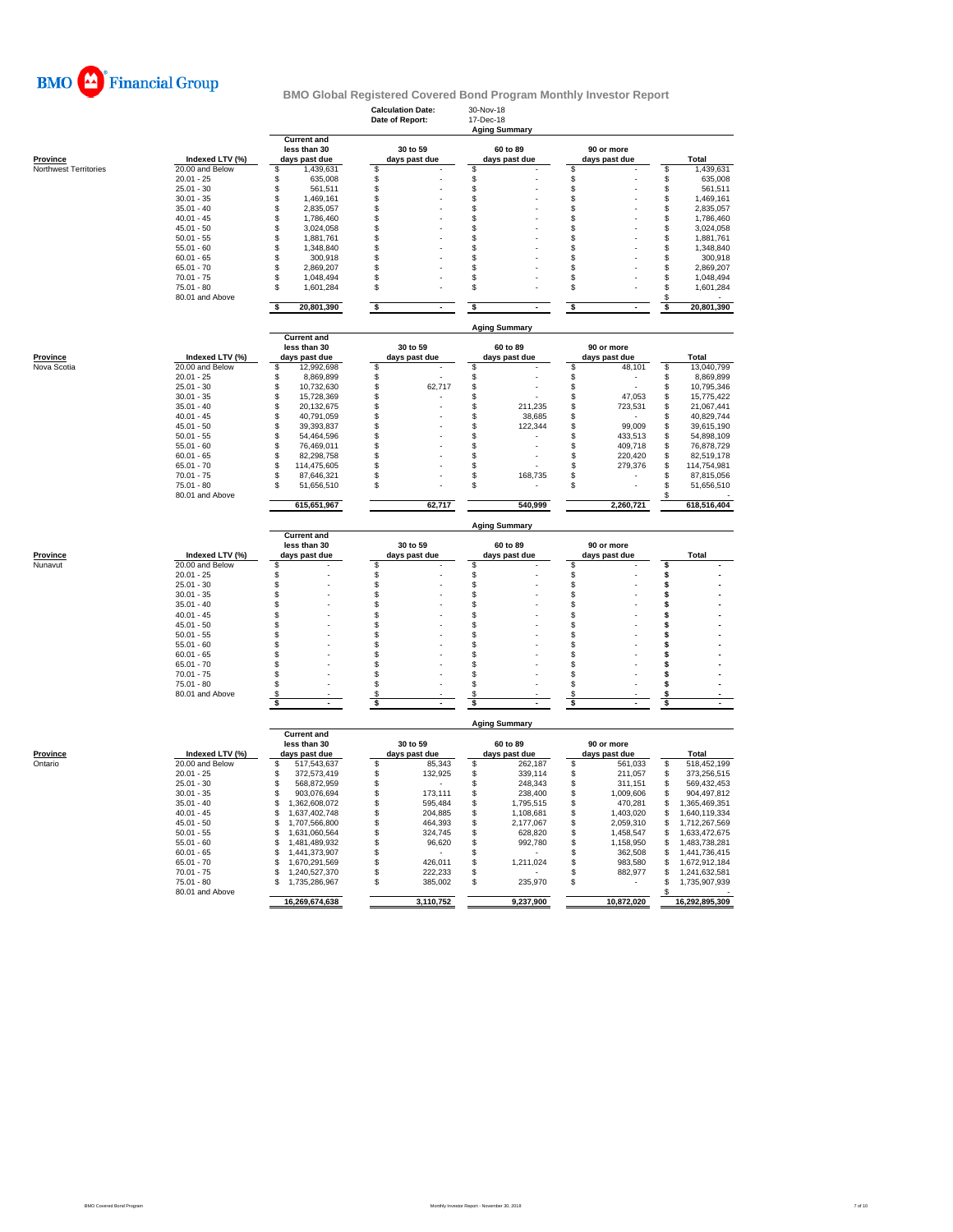

|                      |                                 |                                                     | <b>Calculation Date:</b><br>Date of Report: | 30-Nov-18<br>17-Dec-18<br><b>Aging Summary</b> |                             |                                     |  |  |  |  |  |  |
|----------------------|---------------------------------|-----------------------------------------------------|---------------------------------------------|------------------------------------------------|-----------------------------|-------------------------------------|--|--|--|--|--|--|
| <b>Province</b>      | Indexed LTV (%)                 | <b>Current and</b><br>less than 30<br>days past due | 30 to 59<br>days past due                   | 60 to 89<br>days past due                      | 90 or more<br>days past due | Total                               |  |  |  |  |  |  |
| Prince Edward Island | 20.00 and Below                 | \$<br>2,273,551                                     | s                                           | S                                              | \$                          | S<br>2,273,551                      |  |  |  |  |  |  |
|                      | $20.01 - 25$                    | \$<br>1,232,029                                     | \$                                          | \$                                             | \$                          | \$<br>1,232,029                     |  |  |  |  |  |  |
|                      | $25.01 - 30$                    | $$\mathbb{S}$$<br>2,043,191                         | $\mathsf{\$}$                               | \$                                             | \$                          | \$<br>2,043,191                     |  |  |  |  |  |  |
|                      | $30.01 - 35$                    | \$<br>3,170,089                                     | \$                                          | \$                                             | \$                          | \$<br>3,170,089                     |  |  |  |  |  |  |
|                      | $35.01 - 40$                    | \$<br>5,169,198                                     | \$                                          | \$<br>172,004                                  | \$                          | \$<br>5,341,202                     |  |  |  |  |  |  |
|                      | $40.01 - 45$<br>$45.01 - 50$    | 8,791,687<br>\$<br>\$                               | \$<br>\$                                    | \$<br>\$                                       | \$                          | \$<br>8,791,687                     |  |  |  |  |  |  |
|                      | $50.01 - 55$                    | 5,990,335<br>\$                                     | \$                                          | \$                                             | \$<br>\$                    | \$<br>5,990,335<br>\$               |  |  |  |  |  |  |
|                      | $55.01 - 60$                    | 6,910,353<br>\$<br>7,997,250                        | \$                                          | \$                                             | \$                          | 6,910,353<br>\$<br>7,997,250        |  |  |  |  |  |  |
|                      | $60.01 - 65$                    | \$<br>9,009,137                                     | \$                                          | \$                                             | \$                          | \$<br>9,009,137                     |  |  |  |  |  |  |
|                      | $65.01 - 70$                    | \$<br>11,291,137                                    | S                                           | \$                                             | S                           | \$<br>11,291,137                    |  |  |  |  |  |  |
|                      | $70.01 - 75$                    | 10,194,472<br>\$                                    | \$                                          | \$                                             | \$                          | \$<br>10,194,472                    |  |  |  |  |  |  |
|                      | $75.01 - 80$<br>80.01 and Above | 12,264,534<br>\$                                    | \$                                          | \$                                             | \$                          | \$<br>12,264,534<br>\$              |  |  |  |  |  |  |
|                      |                                 | 86,336,963                                          |                                             | 172,004                                        |                             | 86,508,967                          |  |  |  |  |  |  |
|                      |                                 | <b>Current and</b>                                  |                                             | <b>Aging Summary</b>                           |                             |                                     |  |  |  |  |  |  |
|                      |                                 | less than 30                                        | 30 to 59                                    | 60 to 89                                       | 90 or more                  |                                     |  |  |  |  |  |  |
| <b>Province</b>      | Indexed LTV (%)                 | days past due                                       | days past due                               | days past due                                  | days past due               | Total                               |  |  |  |  |  |  |
| Quebec               | 20.00 and Below                 | \$<br>84.958.169                                    | \$                                          | \$<br>46,179                                   | \$<br>244,397               | 85,248,745<br>\$                    |  |  |  |  |  |  |
|                      | $20.01 - 25$                    | \$<br>61,030,085                                    | \$<br>146,365                               | \$<br>48,191                                   | \$<br>154,530               | 61,379,171<br>\$                    |  |  |  |  |  |  |
|                      | $25.01 - 30$                    | \$<br>77,504,355                                    | \$                                          | \$<br>78,807                                   | \$<br>240,605               | \$<br>77,823,767                    |  |  |  |  |  |  |
|                      | $30.01 - 35$                    | 99.658.632<br>\$                                    | \$                                          | \$                                             | \$                          | \$<br>99,658,632                    |  |  |  |  |  |  |
|                      | $35.01 - 40$                    | \$<br>149,907,294                                   | \$                                          | \$<br>901,007                                  | \$<br>573,255               | \$<br>151,381,555                   |  |  |  |  |  |  |
|                      | $40.01 - 45$                    | \$<br>231,288,331                                   | \$<br>230,864                               | \$<br>200,381                                  | \$<br>888,747               | \$<br>232,608,323                   |  |  |  |  |  |  |
|                      | $45.01 - 50$                    | \$<br>341,855,109                                   | \$<br>600.795                               | \$<br>926.030                                  | \$<br>1,256,489             | \$<br>344,638,424                   |  |  |  |  |  |  |
|                      | $50.01 - 55$                    | \$<br>418,911,392                                   | \$<br>131,272                               | \$<br>1,734,099                                | \$<br>2,443,289             | \$<br>423,220,051                   |  |  |  |  |  |  |
|                      | $55.01 - 60$                    | 479,389,493<br>\$                                   | \$                                          | \$<br>229,153                                  | \$<br>3,652,908             | \$<br>483,271,555                   |  |  |  |  |  |  |
|                      | $60.01 - 65$                    | 516.808.637<br>\$                                   | 501.096<br>\$                               | \$<br>1,398,687                                | \$<br>1,672,206             | 520,380,625<br>\$                   |  |  |  |  |  |  |
|                      | $65.01 - 70$                    | 656,052,520<br>\$                                   | \$<br>241,514                               | \$<br>1,271,768                                | \$<br>977,470               | \$<br>658,543,270                   |  |  |  |  |  |  |
|                      | $70.01 - 75$                    | \$<br>499,167,619                                   | \$<br>610,326                               | \$<br>1,192,707                                | \$<br>554,090               | \$<br>501,524,743                   |  |  |  |  |  |  |
|                      | $75.01 - 80$<br>80.01 and Above | 260,969,054<br>۹                                    | \$                                          | \$                                             | \$                          | \$<br>260,969,054                   |  |  |  |  |  |  |
|                      |                                 | 3,877,500,691                                       | 2,462,232                                   | 8,027,009                                      | 12,657,983                  | 3,900,647,914                       |  |  |  |  |  |  |
|                      |                                 | <b>Current and</b>                                  |                                             | <b>Aging Summary</b>                           |                             |                                     |  |  |  |  |  |  |
|                      |                                 | less than 30                                        | 30 to 59                                    | 60 to 89                                       | 90 or more                  |                                     |  |  |  |  |  |  |
| Province             | Indexed LTV (%)                 | days past due<br>\$                                 | days past due<br><sup>\$</sup>              | days past due                                  | days past due               | <b>Total</b>                        |  |  |  |  |  |  |
| Saskatchewan         | 20.00 and Below<br>$20.01 - 25$ | 13,727,636<br>9,799,676<br>\$                       | \$                                          | \$<br>\$                                       | \$<br>\$                    | \$<br>13,727,636<br>\$<br>9,799,676 |  |  |  |  |  |  |
|                      | $25.01 - 30$                    | \$<br>12,186,944                                    | \$                                          | \$                                             | \$                          | \$<br>12,186,944                    |  |  |  |  |  |  |
|                      | $30.01 - 35$                    | \$<br>17,726,897                                    | \$                                          | \$                                             | \$<br>88,696                | \$<br>17,815,593                    |  |  |  |  |  |  |
|                      | $35.01 - 40$                    | \$<br>40,088,011                                    | \$                                          | \$                                             | \$                          | \$<br>40,088,011                    |  |  |  |  |  |  |
|                      | $40.01 - 45$                    | \$<br>69,877,497                                    | \$                                          | \$                                             | \$<br>261,301               | \$<br>70,138,798                    |  |  |  |  |  |  |
|                      | $45.01 - 50$                    | \$<br>48,462,272                                    | \$                                          | \$                                             | \$<br>629,367               | \$<br>49,091,639                    |  |  |  |  |  |  |
|                      | $50.01 - 55$                    | \$<br>54,593,131                                    | \$                                          | \$                                             | \$<br>1,215,840             | 55,808,971<br>\$                    |  |  |  |  |  |  |
|                      | $55.01 - 60$                    | 41,942,414<br>\$                                    | \$                                          | \$                                             | \$                          | 41,942,414<br>\$                    |  |  |  |  |  |  |
|                      | $60.01 - 65$                    | \$<br>45,230,376                                    | \$                                          | \$                                             | \$<br>86,334                | \$<br>45,316,710                    |  |  |  |  |  |  |
|                      | $65.01 - 70$                    | \$<br>43,108,073                                    | \$                                          | S<br>554,037                                   | \$                          | \$<br>43,662,110                    |  |  |  |  |  |  |
|                      | $70.01 - 75$                    | \$<br>29,265,432                                    | \$                                          | \$                                             | \$<br>J.                    | \$<br>29,265,432                    |  |  |  |  |  |  |
|                      | $75.01 - 80$<br>80.01 and Above | £.<br>39,812,954                                    | \$                                          | \$                                             | \$                          | \$<br>39,812,954<br>\$              |  |  |  |  |  |  |
|                      |                                 | 465,821,314                                         | $\blacksquare$                              | 554,037                                        | 2,281,538                   | 468,656,889                         |  |  |  |  |  |  |
|                      |                                 | <b>Current and</b>                                  |                                             | <b>Aging Summary</b>                           |                             |                                     |  |  |  |  |  |  |
|                      |                                 | less than 30                                        | 30 to 59                                    | 60 to 89                                       | 90 or more                  |                                     |  |  |  |  |  |  |
| <b>Province</b>      | Indexed LTV (%)                 | days past due                                       | days past due                               | days past due                                  | days past due               | Total                               |  |  |  |  |  |  |
| Yukon Territories    | 20.00 and Below                 | 877,615<br>\$                                       | \$                                          | \$                                             | \$                          | 877,615<br>\$                       |  |  |  |  |  |  |
|                      | $20.01 - 25$                    | \$<br>1,473,506                                     | \$                                          | \$                                             | \$                          | \$<br>1,473,506                     |  |  |  |  |  |  |
|                      | $25.01 - 30$                    | \$<br>2,015,905                                     | $\mathsf{\$}$                               | \$                                             | \$                          | \$<br>2,015,905                     |  |  |  |  |  |  |
|                      | $30.01 - 35$                    | 2,078,724<br>\$                                     | \$                                          | \$                                             | \$                          | \$<br>2,078,724                     |  |  |  |  |  |  |
|                      | $35.01 - 40$<br>$40.01 - 45$    | \$<br>1,515,442<br>\$<br>2,325,642                  | \$<br>\$                                    | \$<br>\$                                       | \$<br>\$                    | \$<br>1,515,442<br>\$<br>2,325,642  |  |  |  |  |  |  |
|                      | $45.01 - 50$                    | \$<br>1,691,486                                     | \$                                          | \$                                             | \$                          | \$<br>1,691,486                     |  |  |  |  |  |  |
|                      | $50.01 - 55$                    | \$<br>1,591,613                                     | \$                                          | \$                                             | \$                          | \$<br>1,591,613                     |  |  |  |  |  |  |
|                      | $55.01 - 60$                    | \$<br>2,332,678                                     | \$                                          | \$                                             | \$                          | \$<br>2,332,678                     |  |  |  |  |  |  |
|                      | $60.01 - 65$                    | \$<br>1,271,980                                     | \$                                          | \$                                             | \$                          | \$<br>1,271,980                     |  |  |  |  |  |  |
|                      | $65.01 - 70$                    | 1,418,875<br>\$.                                    | \$                                          | \$                                             | \$                          | \$<br>1,418,875                     |  |  |  |  |  |  |
|                      | $70.01 - 75$                    | 353,112<br>\$                                       | \$                                          | \$                                             | \$                          | \$<br>353,112                       |  |  |  |  |  |  |
|                      | $75.01 - 80$                    | \$<br>951,740                                       | \$                                          | \$                                             | \$                          | \$<br>951,740                       |  |  |  |  |  |  |
|                      | 80.01 and Above                 | \$                                                  | \$                                          | \$                                             | \$                          | \$                                  |  |  |  |  |  |  |
|                      |                                 | 19,898,320<br>- \$                                  | \$                                          | \$                                             | \$                          | \$<br>19,898,320                    |  |  |  |  |  |  |
|                      |                                 |                                                     |                                             |                                                |                             |                                     |  |  |  |  |  |  |

<sup>(1)</sup> Value as determined by adjusting, not less than quarterly, the Original Market Value utilizing the Indexation Methodology (see Appendix for details) for subsequent price developments.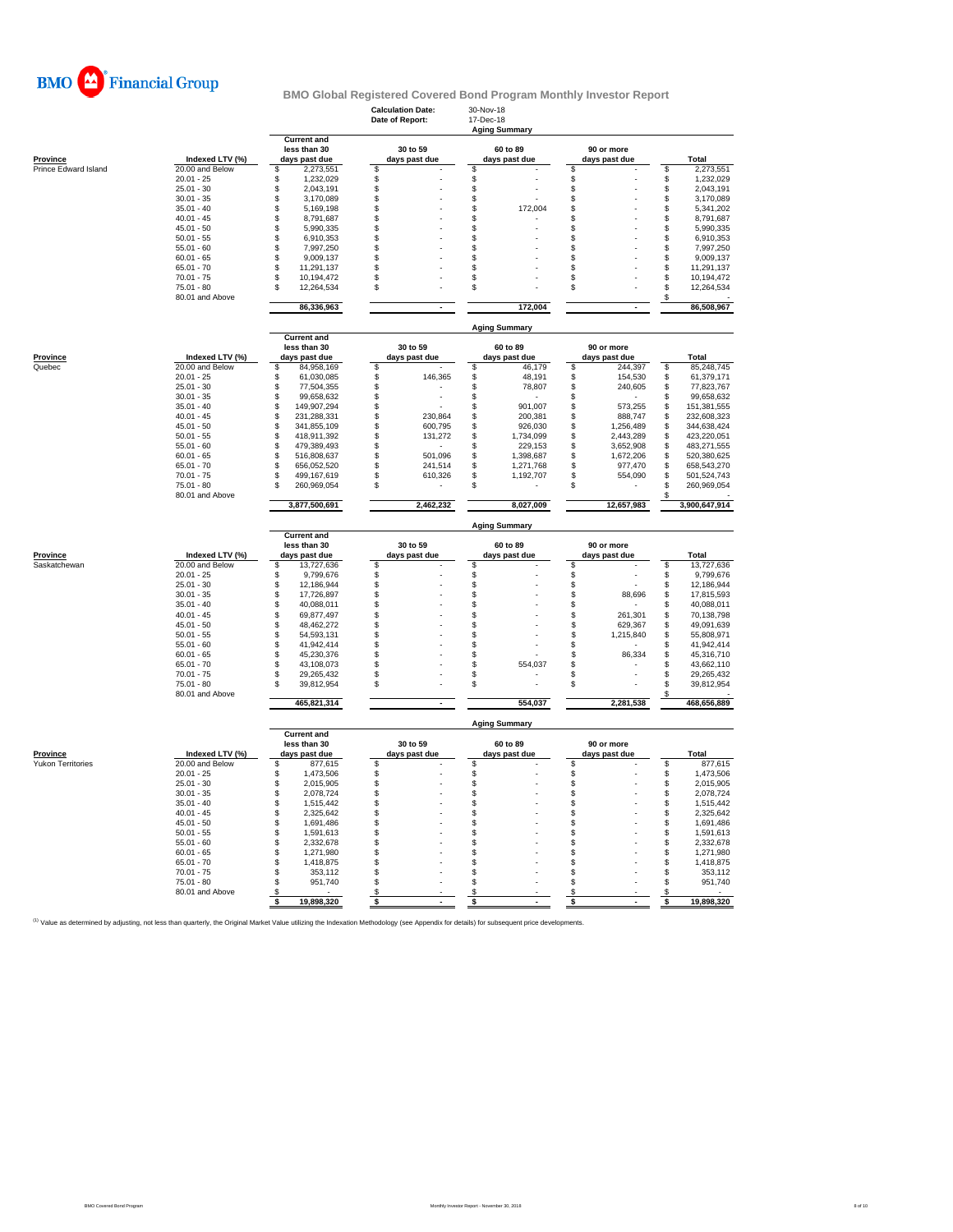

**Calculation Date:** 30-Nov-18 **Date of Report:** 17-Dec-18

**Cover Pool - Current LTV Distribution by Credit Score (1)** 

|                 | <b>Credit Scores</b>     |  |             |  |             |  |               |  |               |  |               |                |                |
|-----------------|--------------------------|--|-------------|--|-------------|--|---------------|--|---------------|--|---------------|----------------|----------------|
| Indexed LTV (%) | <b>Score Unavailable</b> |  | <600        |  | 600 - 650   |  | 651 - 700     |  | 701 - 750     |  | 751 - 800     | >800           | Total          |
| 20.00 and Below | 18.986.770               |  | 8.187.304   |  | 19.250.848  |  | 53.801.096    |  | 109.472.158   |  | 172.897.493   | 736.379.093    | 1.118.974.762  |
| $20.01 - 25$    | 14.534.508               |  | 9.236.458   |  | 16.876.446  |  | 38.722.544    |  | 102.798.687   |  | 134.231.115   | 508.221.066    | 824.620.823    |
| $25.01 - 30$    | 11.897.418               |  | 8.675.479   |  | 20.974.932  |  | 77.557.510    |  | 167.651.506   |  | 219.297.053   | 769.702.555    | 1.275.756.453  |
| $30.01 - 35$    | 11.512.373               |  | 22.934.053  |  | 56.463.284  |  | 139.296.651   |  | 304.311.408   |  | 372.395.455   | 1.148.170.996  | 2.055.084.220  |
| $35.01 - 40$    | 20.567.824               |  | 35.496.979  |  | 71.477.918  |  | 167.439.600   |  | 377.013.662   |  | 506.042.857   | .294.484.507   | 2,472,523,348  |
| $40.01 - 45$    | 8.835.382                |  | 43.953.526  |  | 96.405.204  |  | 217.238.092   |  | 424.754.178   |  | 574.586.833   | 1.498.484.175  | 2.864.257.388  |
| $45.01 - 50$    | 12.673.677               |  | 46.744.870  |  | 100.995.199 |  | 229.502.678   |  | 485.967.165   |  | 616.383.159   | 1.545.660.281  | 3.037.927.029  |
| $50.01 - 55$    | 23.206.659               |  | 50.929.042  |  | 103.046.916 |  | 244.740.765   |  | 471.255.286   |  | 621.159.979   | 1.582.330.860  | 3,096,669,507  |
| $55.01 - 60$    | 31.327.075               |  | 40.289.742  |  | 96.904.653  |  | 265.455.540   |  | 453.847.054   |  | 618.845.309   | 1.539.544.284  | 3.046.213.658  |
| $60.01 - 65$    | 51.403.379               |  | 43.328.678  |  | 102.441.916 |  | 289.556.022   |  | 474.149.718   |  | 614.633.098   | 1.450.403.837  | 3,025,916,647  |
| $65.01 - 70$    | 66.673.045               |  | 46.851.957  |  | 109.061.247 |  | 327.245.919   |  | 560.458.751   |  | 701,249,383   | 1.640.814.208  | 3,452,354,510  |
| $70.01 - 75$    | 16.887.831               |  | 21.372.410  |  | 73.950.402  |  | 270.333.187   |  | 504.610.041   |  | 687.471.171   | 1.432.177.409  | 3,006,802,452  |
| $75.01 - 80$    | 3.693.742                |  | 12.166.412  |  | 40.288.444  |  | 263.009.987   |  | 570.075.860   |  | 742.306.568   | 1.478.782.169  | 3,110,323,181  |
| 80.01 and Above |                          |  |             |  |             |  |               |  |               |  |               |                |                |
|                 | 292.199.682              |  | 390.166.909 |  | 908.137.407 |  | 2.583.899.591 |  | 5.006.365.475 |  | 6.581.499.474 | 16.625.155.439 | 32.387.423.978 |

<sup>(1)</sup> Value as determined by adjusting, not less than quarterly, the Original Market Value utilizing the Indexation Methodology (see Appendix for details) for subsequent price developments.